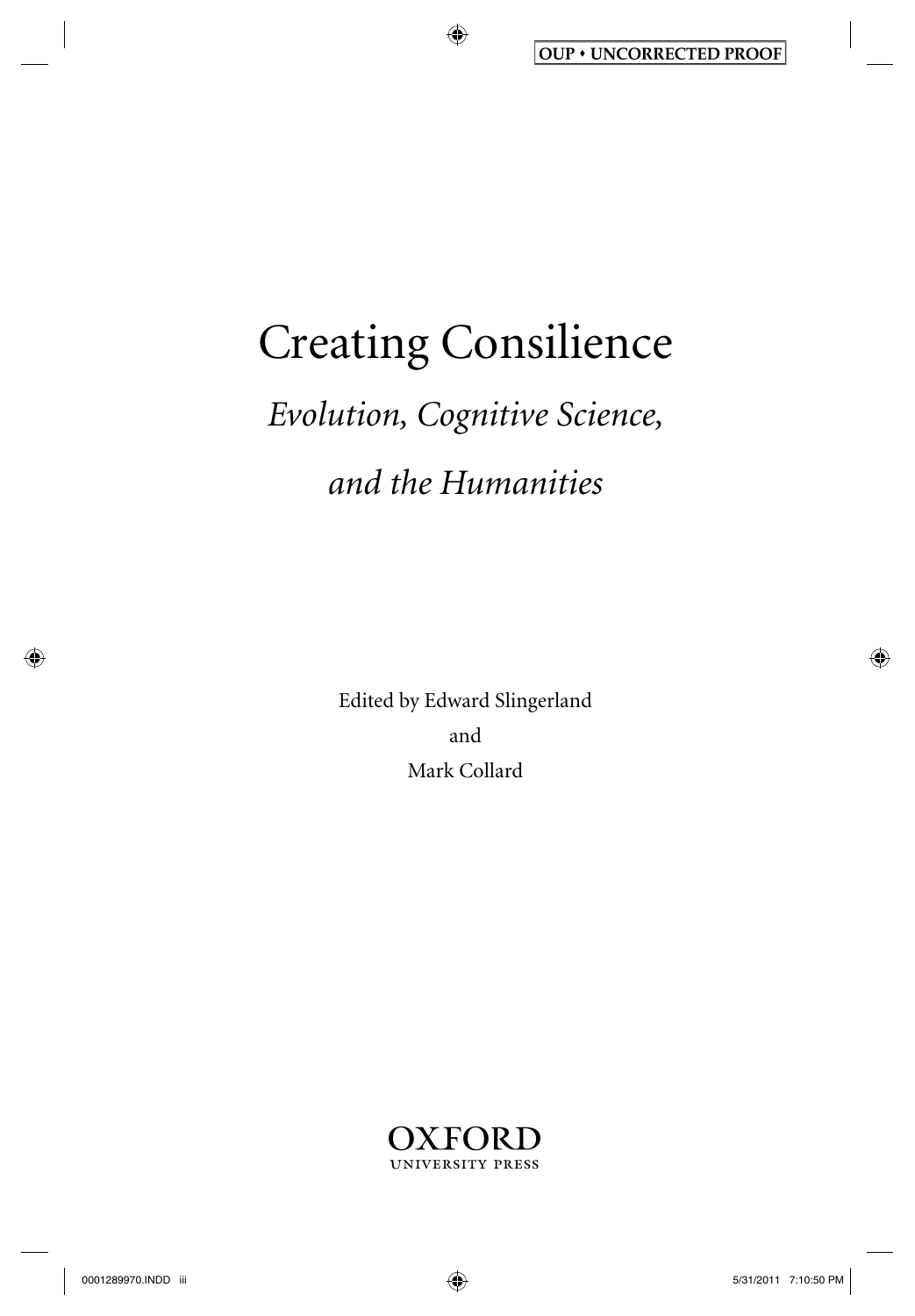**5** 

♠

# **from studious irrelevancy to consilient knowledge: modes of scholarship and cultural anthropology 1**

*Pascal Boyer* 

Why is most cultural anthropology largely irrelevant? The voice of that particular field in broader academic discussions is almost inaudible, its scholars are no longer among the recognizable and important public intellectuals of the day, and its contribution to public debates is close to nonexistent. This last feature is all the more troubling, as the subject matter of cultural anthropology would seem to place it at the center of crucial social debates.

 Although I will substantiate this rather harsh diagnosis, the point of this chapter is less to offer a jeremiad than to propose an etiology and perhaps a cure for the current predicament of cultural anthropology. My diagnosis is that this is a largely self-inflected condition. Cultural anthropology has no place in public discourse because most cultural anthropologists have talked and written themselves out of public debate, mostly because they pursued fetishistic interests or advocated methodological postures that are of no possible relevance or interest to culture at large. This is beginning to change. However, that change is to a large degree happening not in the mainstream of cultural anthropology but rather at its margins.

 I should start by acknowledging that there *is* a large amount of respectable and, indeed, excellent research conducted in the field—that is hardly the question. What is a stake is that a certain intellectual style, mostly of a rather recent vintage in cultural anthropology but much older in other fields, has stymied the creative energy and social import of cultural anthropology. Equally obviously, not all anthropology is affected by this recent plague of irrelevancy. First of all, the fields of biological anthropology and archaeology seem to be in rude health. I also mention that the traditional concerns of cultural anthropology are currently being given a new lease of life and often a much more lively public relevance by evolutionary biologists and economists, suggesting that there may be such a field as the "science of culture" or at least some incipient moves toward such an integrated discipline.

1 . Parts of this essay reprise material from an article published in *Journal of Cognition and Culture* 3(4): 344–358. Thanks to EJ Brill Publishers for permission to reprint these passages.

⊕

-------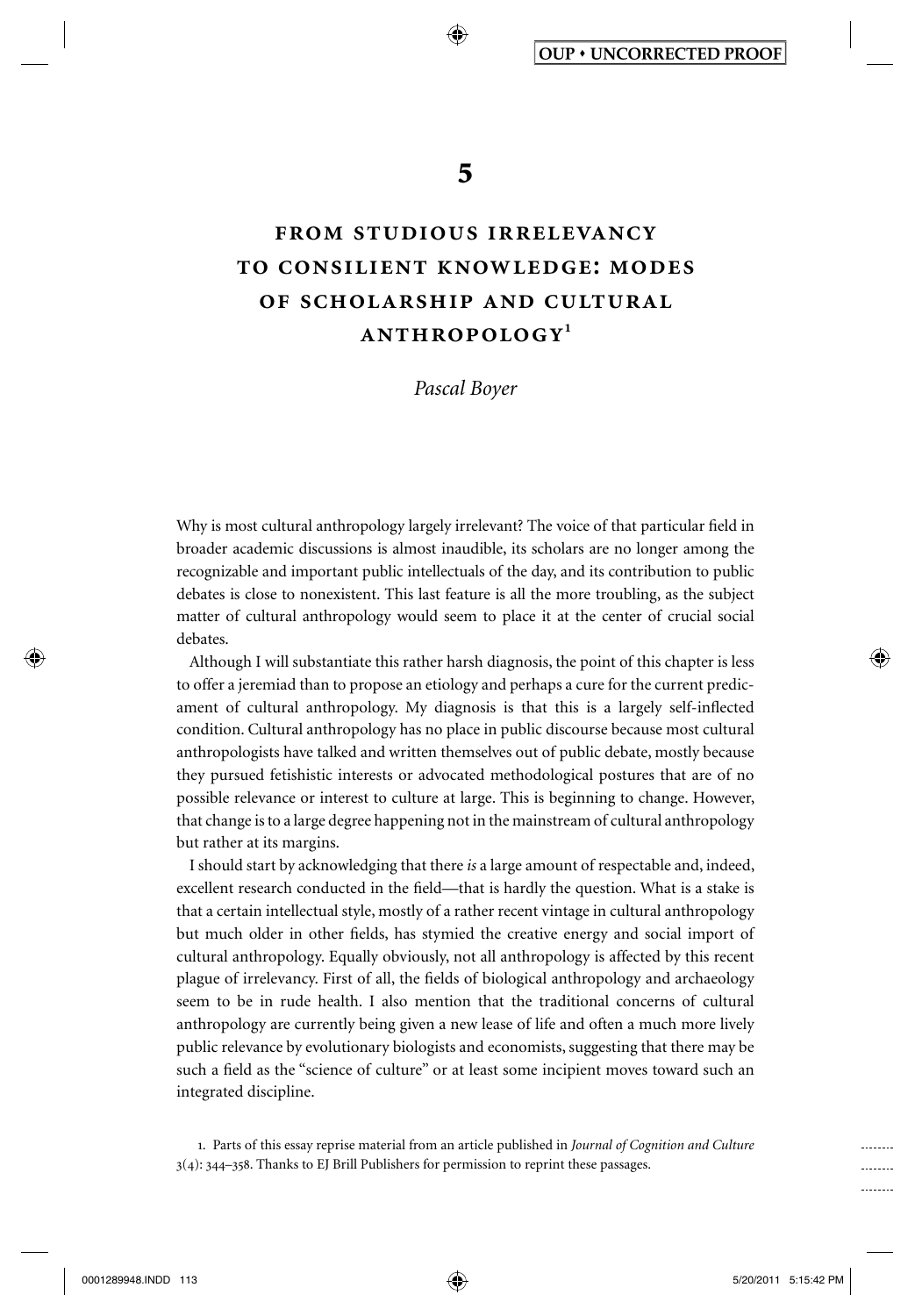

⊕

### **PUBLIC DECLINE AND A SELF-IMPOSED "MISSION SHRINK"**

 Consider topics of public debate (e.g., the organization of marriage), family and gender relations, the construction of social trust and norms of cooperation, the consequences of large-scale immigration, the effects of universal cultural contact, the mechanisms of religious persuasion, the relations between religious institutions and civil society, the processes of ethnic conflict. On all these and related questions, a whole variety of disciplines, from economics to neuroscience and from evolutionary biology to history, have a great deal to tell the public—whereas cultural anthropology is, by and large, too busy with obscure academic fads and self-inspection.

 This is not just an impression. A survey of mentions of cultural anthropologists and cultural anthropological themes in public debates certainly confirms this eclipse of the field. Consider for instance Richard Posner's highly detailed study of *Public Intellectuals*, which comprises a carefully constructed list of individuals with high-profile mentions in public debates (in books, magazines, journals, or newspapers), mostly in the United States in the last 20 years (Posner 2001). Quite remarkably, the list only includes *five* anthropologists out of 416 public intellectuals. More remarkably still, three of those are dead (Margaret Mead, Ruth Benedict, Ernest Gellner) and the other two are elderly (Claude Lévi-Strauss, Lionel Tiger). One might think that the sources used by Posner privilege pundits relative to specialists, as well as politics at the expense of other social concerns, but that is not the case. His list includes such names as Jerome Bruner and Howard Gardner (education and psychology), Steven Pinker (linguistics and psychology), Tzvetan Todorov (literature and moral philosophy), Robert Nozick (philosophy), or Thomas Sowell (economics). Note, incidentally, that the five influential anthropologists (influential, that is, outside academic anthropology) are, apart from Mead, fairly alien to the relativist, "textual" fashions of recent cultural anthropology. Levi-Strauss, Gellner, and Tiger would certainly count among the much-reviled "positivist" ranks, and Tiger, in particular, has consistently argued for the inclusion of biological evidence into anthropological thinking—a position that is anathema to most contemporary cultural anthropologists (Tiger 1969; Tiger and Fox 1971).

 For more detailed evidence, consider the occurrence in newspaper articles of the term *anthropologist* compared to the names of other specialists of social and cultural issues. Figure 1 presents the results of a recent Lexis-Nexis search using the terms *racism, marriage, gay marriage, immigration, fundamentalism, and ethnic* (see more detailed results in the Appendix). The figure suggests that, in the context of a discussion of racism, anthropologists are about a third less likely to be quoted or mentioned than either historians or economists. The same goes for immigration, marriage (gay or not), and fundamentalism. Ironically, even the word *ethnic* is associated with *historian six times* more often than with *anthropologist* . Again, this would suggest that, in the discussion of topical social phenomena, the views of cultural anthropologists are no longer really considered at all.

Why this lack of influence? Barring an unlikely conspiracy of media people against cultural anthropologists, the most plausible explanation is that newspapers and magazines do not quote cultural anthropologists because there is nothing much to quote. That is, cultural anthropologists simply do not have a lot to say about such things as gay marriage or immigration—or more specifically they have little to say that actually con-

⊕

. . . . . . . .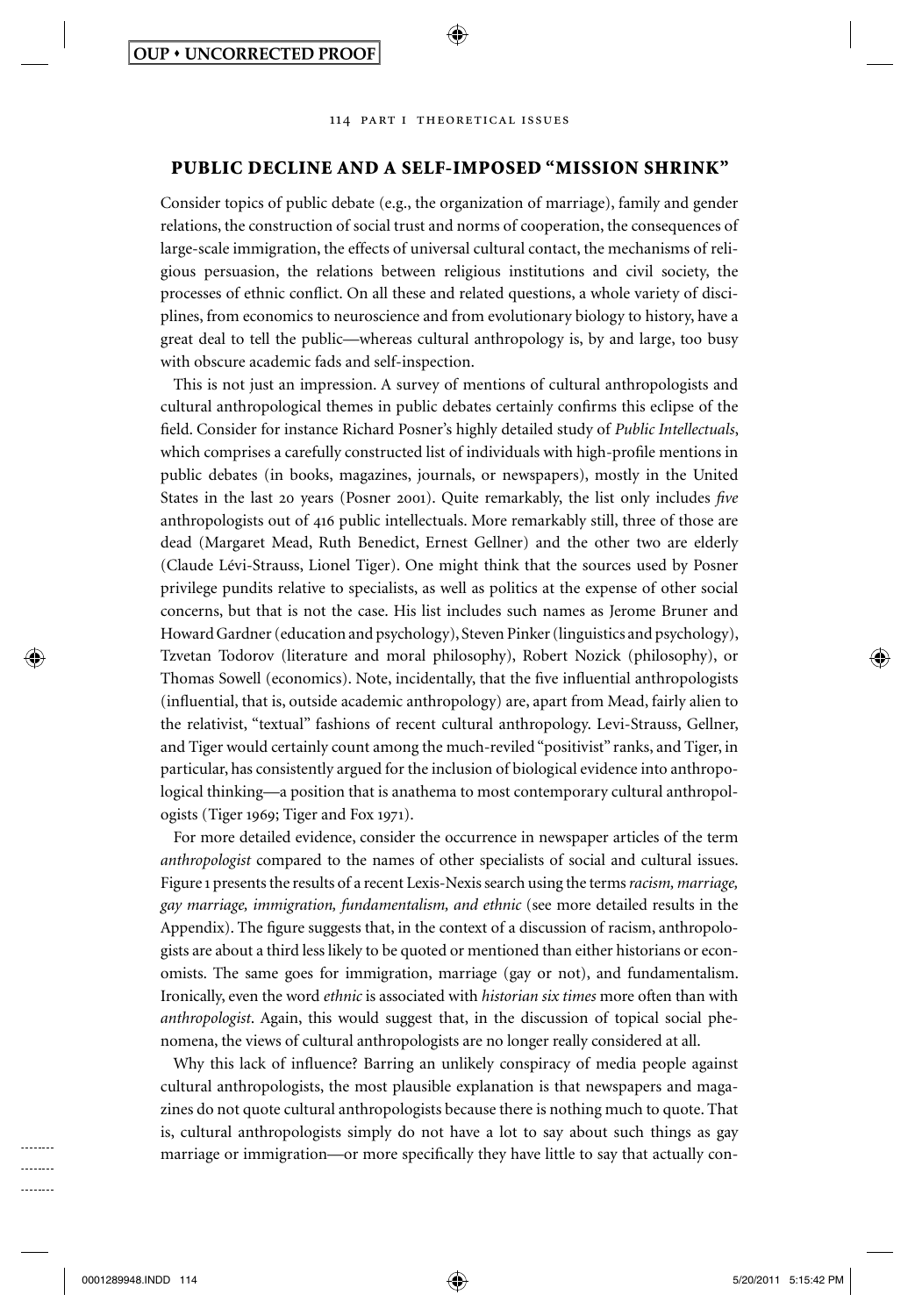

♠

 **figure 1** Results of Lexis-Nexis search, Source: Major world newspapers from January 1, 2007 to June 30, 2009. Source criteria: joint occurrences (e.g., *racism* and *historian*) within a 50-word neighborhood, roughly a paragraph. See more detailed table in Appendix.

nects with public debates about such issues. Perhaps the strident relativism of cultural anthropology (each culture to its own, values are culture bound, cultural concepts are untranslatable, etc.) seems increasingly irrelevant in a world where people with different norms just have to live together, and, therefore, confront norms and concepts without any respect for the sacred boundaries of each "culture." Perhaps the field's recent addiction to academic fads has made cultural anthropology even less relevant. Disquisitions about culture as text, postcolonialism, or even more arcane issues of reflexivity may not seem of much help to people who wonder how children will be raised in non-traditional families, under what conditions mass immigration can result in peaceful co-existence, what tools we have to resolve entrenched religious hatred, and other such matters for serious public debate.

 "Mission creep" is the process, much feared by the military and some politicians, whereby a limited tactical goal turns into an impossibly ambitious political adventure. Cultural anthropology has, in the last 50 years or so suffered from the opposite problem, a quite dramatic form of "mission-shrink." Compared to its original agenda, and even to what is routinely claimed to be its mission in textbooks, cultural anthropology has gradually narrowed its focus to a few obscure problems.

 Consider the agenda. Most anthropology textbooks seem to reiterate what has been the official mission of anthropology for the last century: to provide an understanding of human nature through the most challenging and characteristic of the species' features, namely, the production of vastly different norms, concepts, and social structures. The language may have changed a bit, but the overall goal is still expressed in these terms. As a recent textbook puts it:

↔

⊕

-------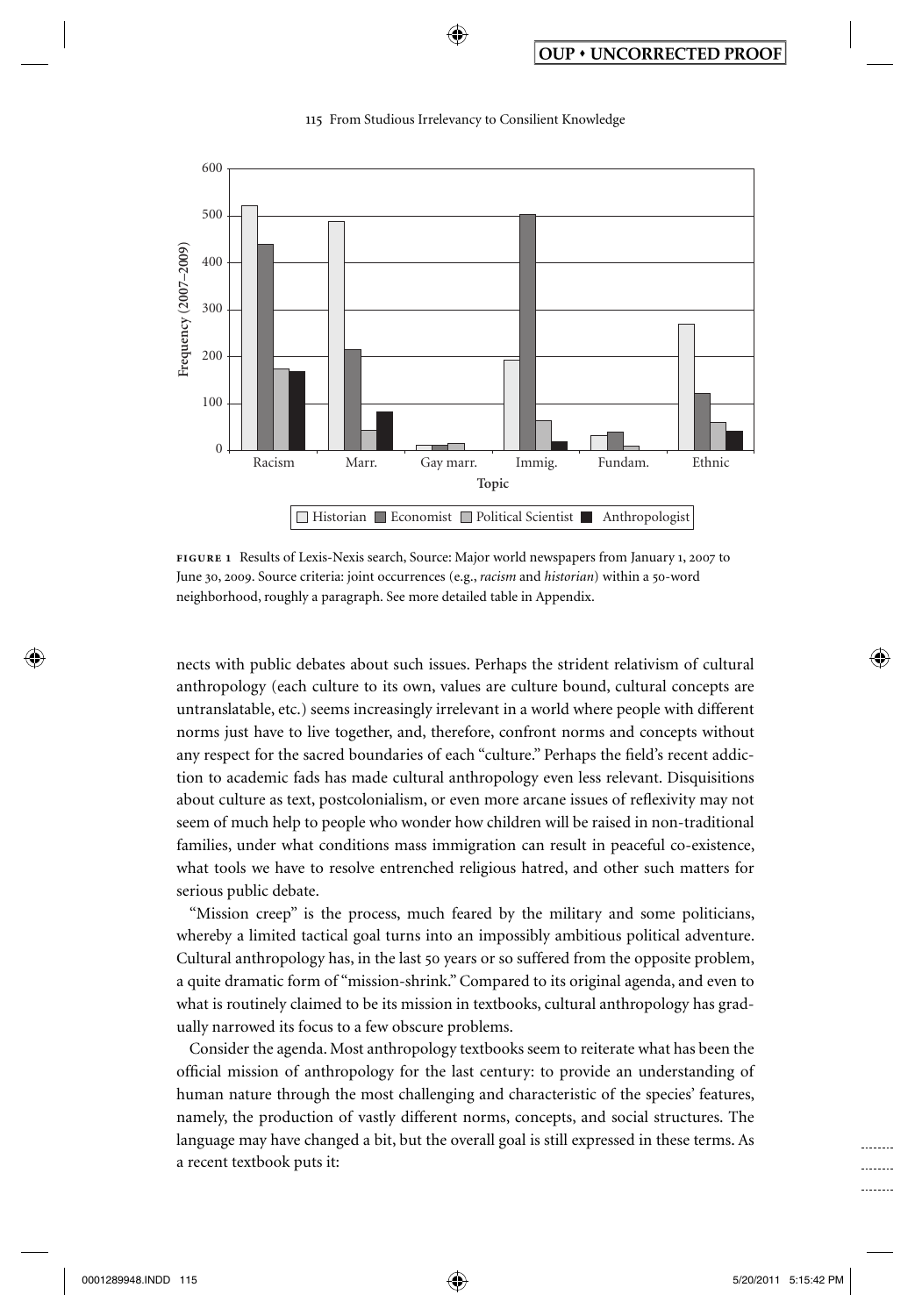⊕

 Anthropologists research, observe, analyze and apply what they learn toward an understanding of the many variations of the human condition. A grounding in past human adaptations, both biological and cultural, contributes to our understanding of adaptations today. (Lenkeit 2007)

The same ambition is expressed at the outset of *Anthropology for Dummies* :

 Why isn't everyone the same? Why do people worldwide have differences in skin and hair color and ways of greeting one another? Why doesn't everyone speak the same language? (C. M. Smith 2008 )

 Now the interesting thing about this agenda is that virtually nobody in cultural anthropology works on such questions—indeed, most cultural anthropologists find this kind of scholarly ambition either quaint or presumptuous. Instead of addressing issues of human nature and cultural diversity, they have more or less renounced the "nature" part of the equation. Rather than address "big" issues, most cultural anthropologists seems content with narrowly circumscribed, often geographically limited, investigations.

 This "mission shrink" is all the more deplorable as it happened right at the time when other fields started to provide a wealth of findings and methods that, when combined with cultural anthropological scholarship, could renew our perspective on human cultures. Rather than welcoming these advances, it seems that cultural anthropology has severed links with the other fields that could feed this program, including its sister fields of biological anthropology and archaeology, and it has persistently ignored spectacular developments in psychology, economics, linguistics, and cognitive science.

# **MODES OF SCHOLARSHIP: SCIENTIFIC AND ERUDITE**

 Why did this happen? I have a tentative diagnosis for this condition that requires we look into what I call *modes of scholarship* . These are different ways in which particular scholarly contributions are organized, such that they are recognized as valid contributions to a field, and their authors as bona fide members of the "guild." Professional groups maintain specific criteria for entry, and specific criteria for the productions of the guild. This applies equally well to academic disciplines, which are not directly governed by an external market. One's work is academic scholarship to the extent that *other* academics in one's field consider it as such. Each specific community (generally co-extensive with what is called a "field") has shared criteria for who is allowed to join and what counts as a valid contribution. In the same way as a guild, members of a "field" protect their common interest (the reputation of their activity) by restricting entry to those who fulfill certain conditions. In the case at hand, this amounts to: How does the community of cultural anthropologists actually decide that this person could be considered for a position as a cultural anthropologist or decide that their publications count as contributions to cultural anthropology?

 To understand the current predicament, the opposition between the humanities versus science, is both too simple and too general. There are, in fact, three distinct modes of scholarship, which I call science, erudition, and salient-connections.

⊕

. . . . . . . . . . . . . . . . . . . . . . . .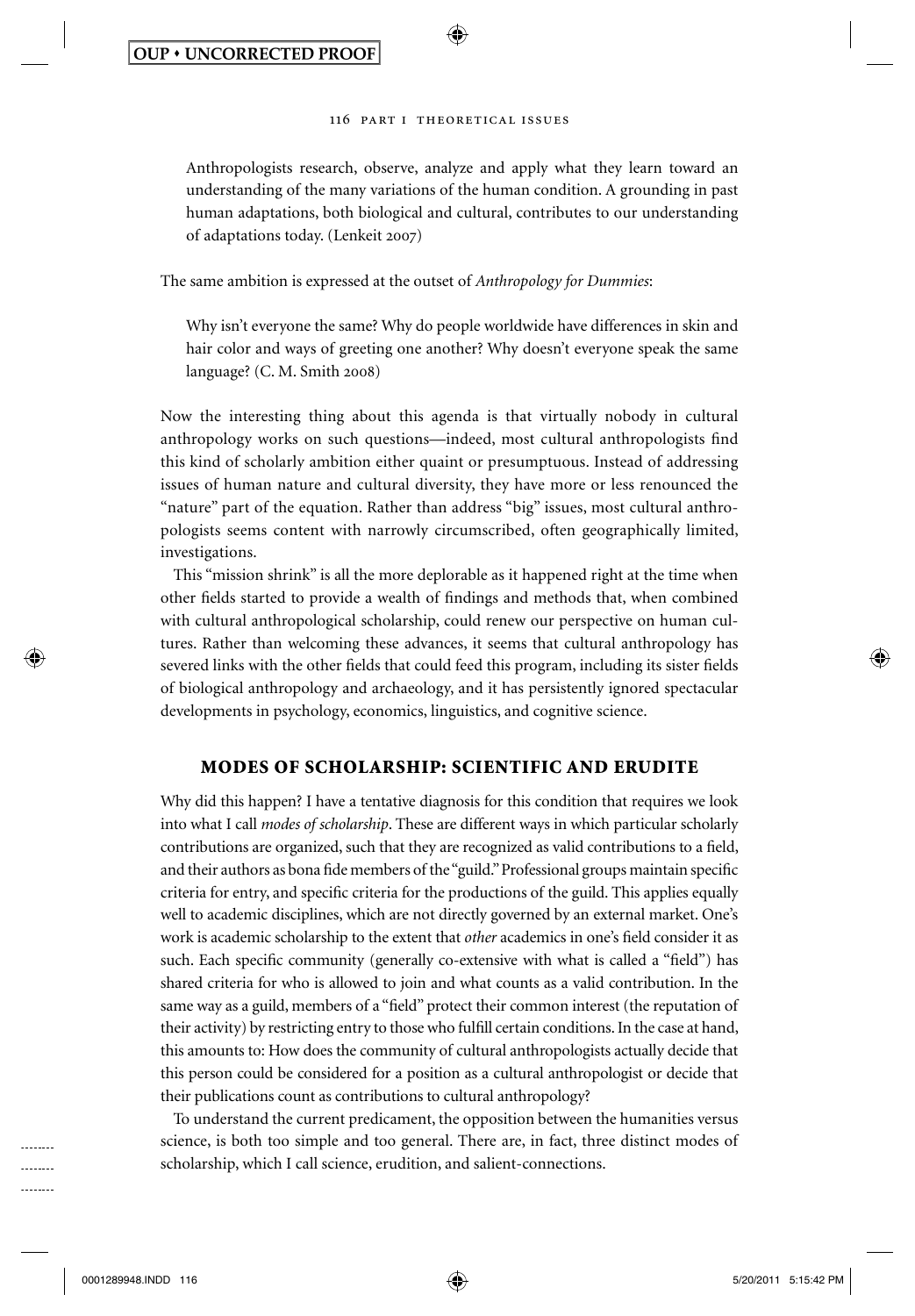⊕

# **The Science Mode**

The science mode should not take too long to describe. This is not because scientific authority and authoritativeness are simple matters—far from it. Philosophy of science is difficult precisely because it is not easy to explain what this particular mode of scholarship consists of and what really makes it different from (and vastly more successful than) all other ways of gathering knowledge ( Klee 1999 ). This does not matter for present purposes, however, because the scientific mode, if difficult to explain, is very easy to recognize. You know it when you see it. Here is a short list of the common "symptoms" by which we recognize a field that employs the science mode of scholarship:

- 1. There is an agreed corpus of knowledge. What has been achieved so far is taken as given by most practitioners. The common corpus also includes a set of recognized methods, and a list of outstanding questions and puzzles to solve. People also tend to agree on which of these questions are important and which only require some puzzle solving and some tidying up of the theoretical landscape.
- 2. The fundamentals of the discipline and its results are explained in textbooks and manuals that are all extraordinarily similar, as the essential points and the way to get there are agreed in the discipline.
- 3. It does not really matter who said what or when. Indeed, many practitioners have a rather hazy picture of the history of their disciplines. Many young biologists would have a hard time explaining what the New Synthesis was, who was involved, and why a synthesis was needed in the first place. Revered figures from the past may be a source of inspiration, demonstrating how to make great discoveries, but they are not a source of truth. Darwin believed in continuous rather than particulate heredity and in some transmission of acquired traits—on both counts we think he was simply wrong, great man though he was (Mayr 1991).
- 4. People typically publish short contributions. They do not need to establish why the specific problem addressed is a problem or why the methods are appropriate, since that is all part of the agreed background.
- 5. The typical biographical pattern is that the aspiring member of the guild is intensively trained from an early age in the specialized field and makes important contributions after only a few years of training.
- 6. There is a large degree of agreement (because of the various features already mentioned) on whether a given person meets the requirements for being a practitioner of the particular field, and there is also a large agreement on how important each individual's contribution is.

 Again, let me emphasize that this is by no means a description of *science* , but only of the scientific mode of scholarship, identified here on the basis of fairly superficial but sufficient criteria. By the same token, I am not claiming that all "scientists" work in that way (more on that later) or that "science" only occurs when these features apply. The point of all this is to draw a contrast with other modes of scholarship, where legitimacy and standards are established quite differently.

⊕

.......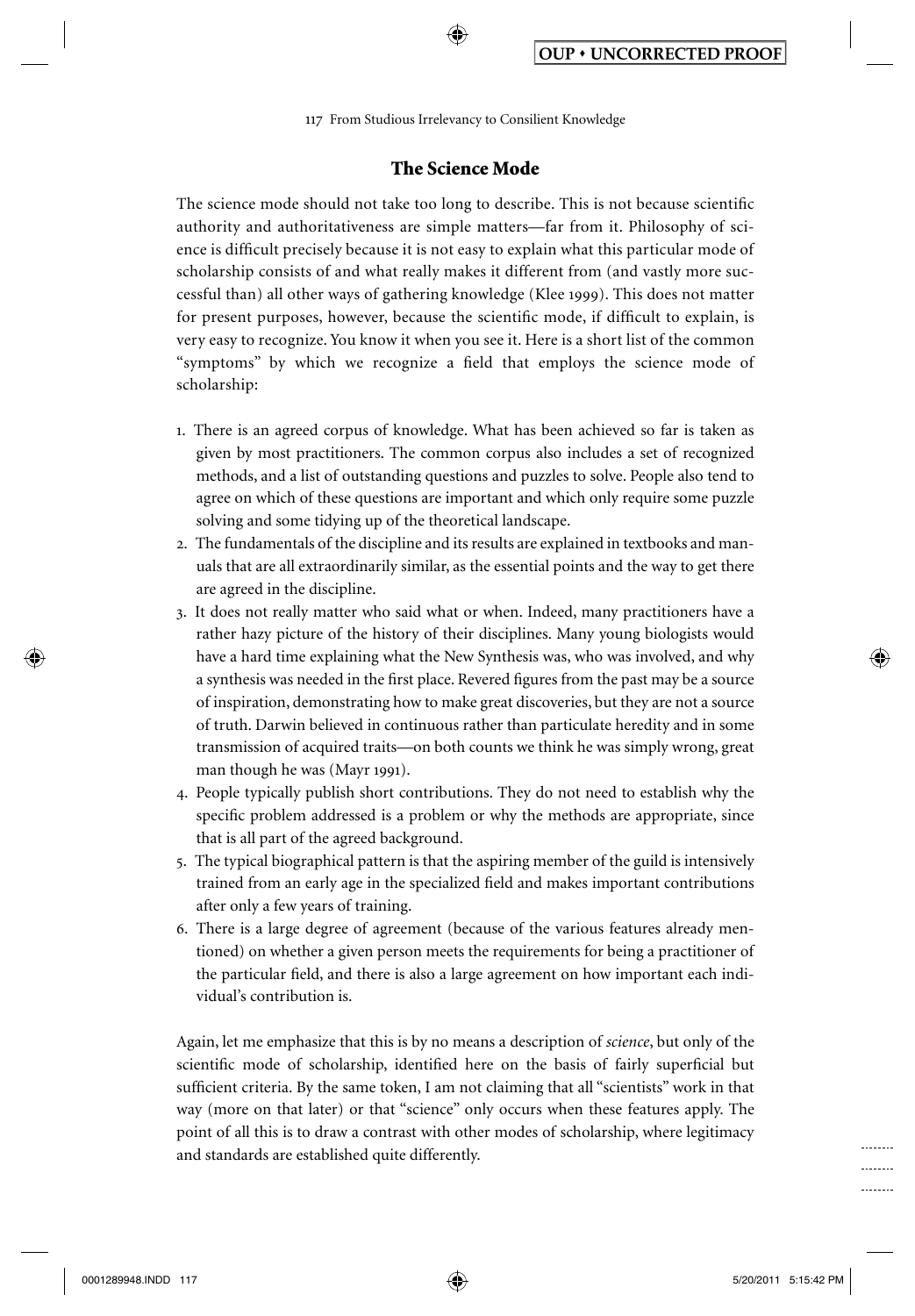

# **The Erudition Mode**

 Another mode of scholarship is erudition, understood as the requirement that specialists of the discipline should have detailed knowledge of a particular domain of facts. Consider, for instance, Byzantine numismatics or the history of Late Renaissance painting. We expect specialists of these fields to have knowledge of the corpus of coins or paintings. We turn to them to identify new findings. The erudition mode was essential to (and still plays a great part in) the development of many scientific fields. For instance biology started as natural history and still includes a large part of it.

 The features of erudition are partly similar and partly different from those of science, as we can see by listing some of erudition's key features:

- 1. There is an agreed corpus of knowledge. There is also a large agreement on what remains to be done. For instance, only a small part of the extant corpus of Mesopotamian tablets has been deciphered. A great number of languages remain to describe. So the remaining tablets or languages are offered to the aspiring specialist as a possible domain of study.
- 2. A great deal of knowledge is not made explicit in manuals. One picks it up by working under the tutelage of more experienced practitioners and immersing oneself in the material for many years.
- 3. The history of the field matters and practitioners generally know it. There are some great masters, whose intuitions matter a lot, although they may have been wrong. For instance, to this day classical scholars know their Bachofen or Straus, religious scholars cite Otto or Eliade. But these are not considered infallible sources.
- 4. People often publish short descriptive contributions, e.g., the first description of a new insect genus or the phonology of a specific language. They also compile monographs that incorporate vast amounts of information about a particular domain (e.g., the comparative morphology of ant species, an encyclopedia of New-Guinean languages, a concordance of Ben Jonson's plays, a catalogue raisonne of Guido Reni).
- 5. Age is a necessary component of competence. Older experts are generally better, because expertise consists in the accumulation of vast amounts of specific facts, also because an expert needs the kind of intuition that is only shaped by long-lasting familiarity with the material. Only a seasoned Renaissance scholar can tell you that this particular painting is from the Venetian not the Milanese school. A younger scholar may be misled by superficial features.
- 6. Within a narrow field, people agree on whether a given individual is competent or not, generally based on that person's knowledge of a monograph-sized subfield.

 Now, as I said earlier, there is nothing essential about these distinct modes—indeed, as we shall see, they are often found in combination, and this may be an index of "healthy" disciplines. Also, whether a given field uses more or less of one of these modes can change with time. Technical change can have dramatic effects on the mix of modes. Classics used to be strongly based on erudition in the corpus. Knowing obscure (but relevant) textual sources was a *sine qua non* , and the outcome of many years of sustained training, the way it still is for, say scholars of Indian philosophy. Now that the entire Greek and Latin canon

⊕

. . . . . . . .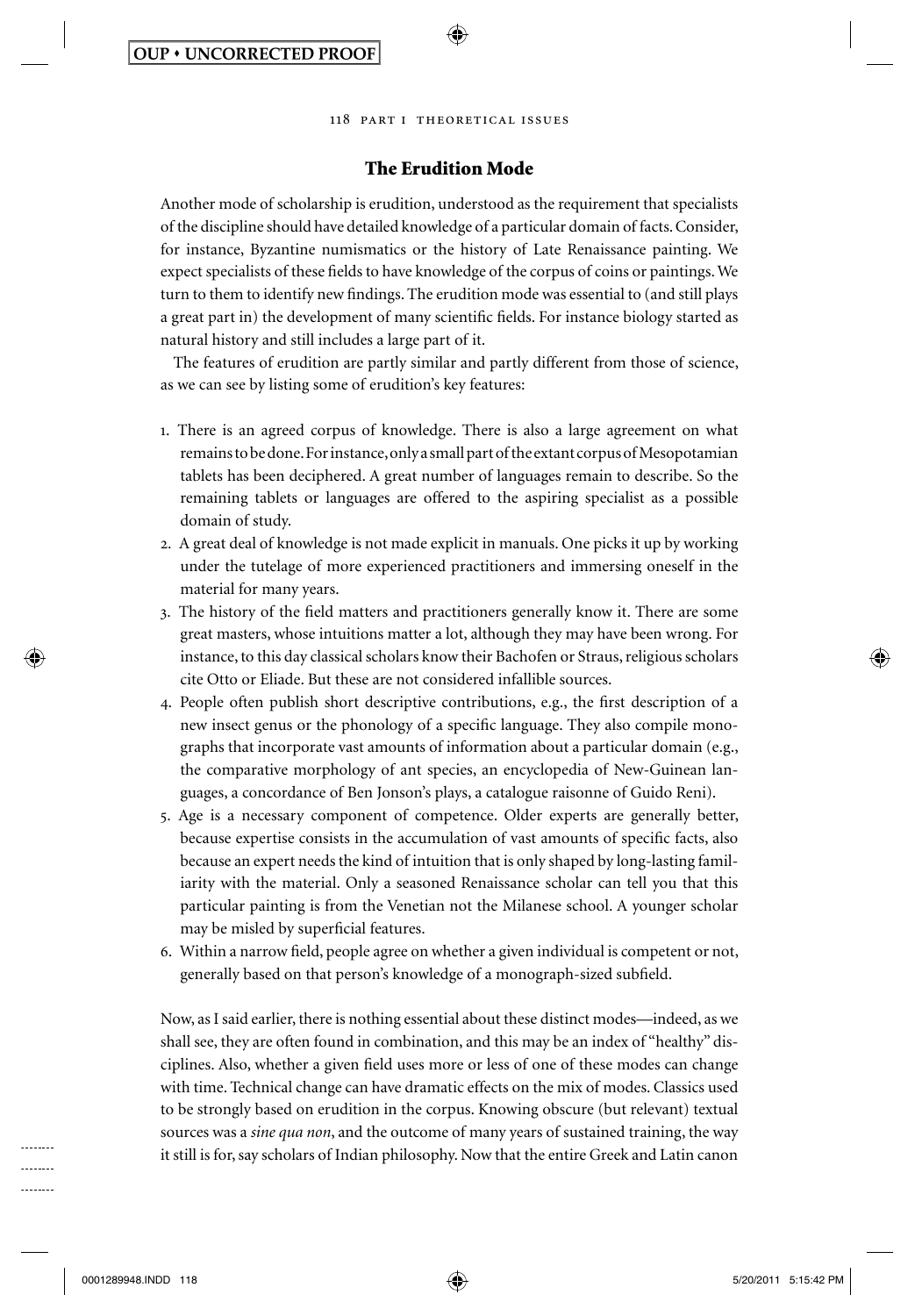⊕

is available (and searchable) on CD-ROM, this particular form of knowledge cannot be used as a criterion for admission.

#### **HOW SCIENCE AND ERUDITION COMBINE**

 The science and erudition modes are frequently found side by side in healthy empirical disciplines. Biology and linguistics are excellent examples.

Molecular biologists these days work mostly in the scientific mode. Evolutionary biologists, in contrast, are supposed to have a "field" (e.g., lekking in antelopes, social coordination in wasps), which means that the erudition mode is required as well as the scientific one. These are not exclusive. Some fields such as ecology often requite both extensive erudite knowledge (e.g., how different species interact, who are the predators and prey of each genus, what minimal density of resources is required, etc.) as well as science-like scholarship (how to run simulations, how to apply optimal foraging models, knowledge of epidemiological techniques, etc.). There is often a fruitful exchange of information between activities belonging to these two modes. Natural history and evolutionary theory feed into each other. To take but one example, one of the most important evolutionary theorists of the century, E.O. Wilson, is also one of the world experts on ant behavior (Hölldobler and Wilson 1990; Wilson 1975). In a similar fashion, linguistics these days combines the two modes in various ways, depending on subfield. Some linguists work purely in the science mode (e.g., asking what formal models can account for regularity in language) and others are more field oriented (e.g., describing Amazonian languages), and many do both. Some scientific models of linguistic evolution, for instance, were inspired by erudite comparisons of creoles and pidgins (e.g., Bickerton, 1990 ). These overlapping domains of erudition and science modes are illustrated in Figure 2 below.

Although one can find both modes in the same field, even in the same person, they remain distinct in terms of both the purpose of people's activities and the manner in which they are conducted. When they are doing science, biologists or linguists focus on the empirical support that can be given to a particular hypothesis. They also create the relevant domain of data, either by performing experiments or by selecting relevant evidence from a corpus (e.g., testing the hypothesis that all languages have a noun-verb distinction by going through hundreds of grammars). Erudition is not hypothesis- or explanation-driven but description driven. For instance the aspirant specialist is enjoined to catalogue all coins found in a particular Byzantine palace (or all forms of this specific genus of orchid) because collection (or species) in question has not been described before. Obviously, there is no such thing as "pure" or "atheoretical" description. Specific hypotheses about what is and what is not relevant are generally embedded in the agreed descriptive methods of the discipline.

 The distinction between modes of scholarship should not be confused with another, and I would argue particularly misleading, distinction between fields that belong to the sciences or the humanities or social sciences. The distinction of modes is actually orthogonal to that institutional distinction. There are many examples of the erudition mode in the sciences and quite a few examples of the scientific mode in the humanities (see Figure 3 for some examples).

⊕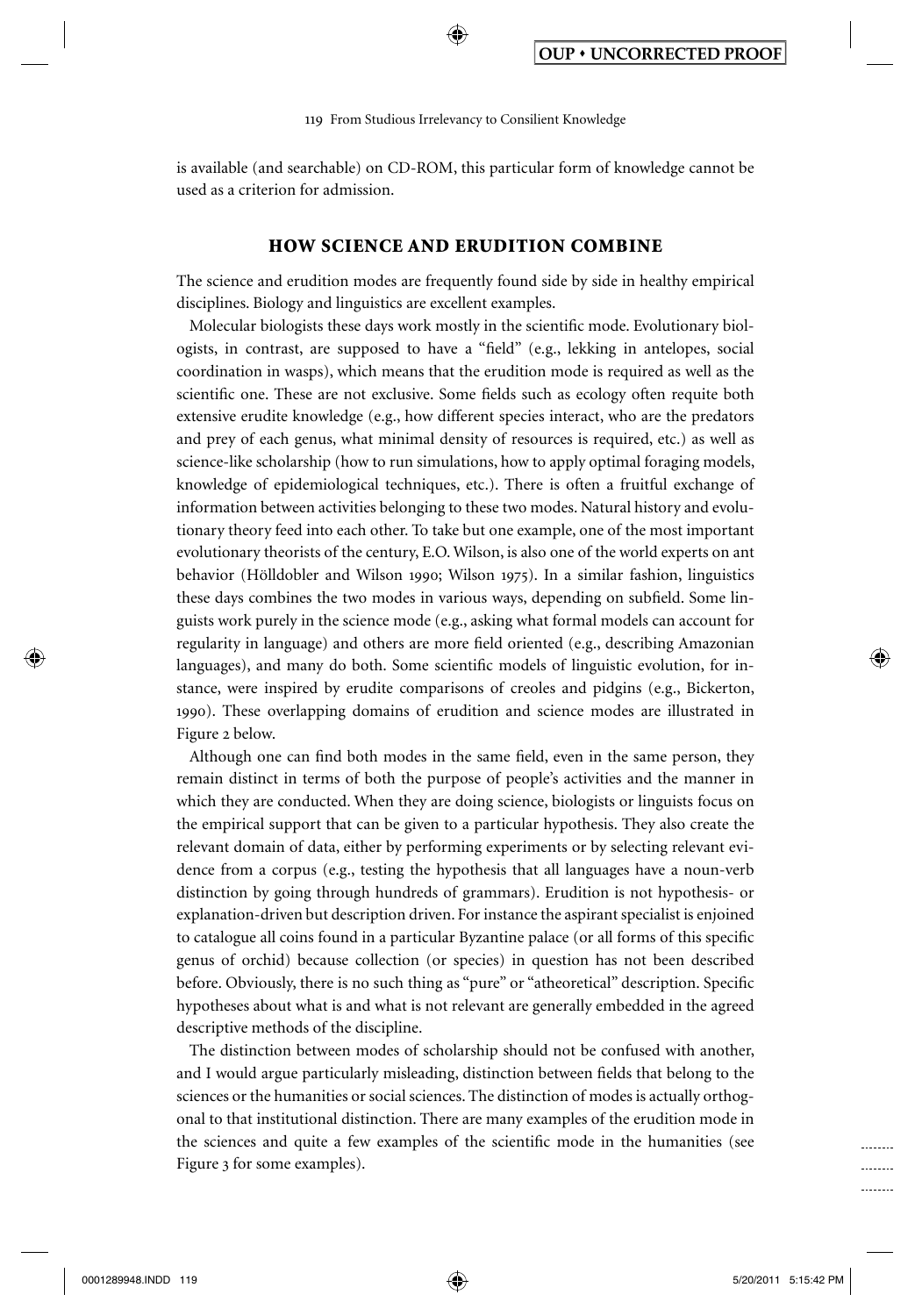

⊕

 **figure 2.** The overlap between the "science" and "erudition" modes in two disciplines: linguistics and biology. Various research programs illustrate either one or both of the modes of scholarship.

# **A THIRD MODE OF SCHOLARSHIP: SALIENT CONNECTIONS**

 The third mode of scholarship is the most elusive one, as it has not been systematically described, yet it is also most important to our understanding of many modern disciplines, including cultural anthropology. In this mode, people assess new contributions in terms of the connections they establish between facts or ideas which, by themselves, are not necessarily novel or even interesting. Although this way of judging new work has been around for a long time, it has become characteristic of many academic fields of a recent vintage and of the recent evolution of older disciplines. I call this the "salient connections" mode.

 Again, I should provide examples before a model, because this is a phenomenon we all know when we see it, even if we do not always reflect on the mechanism at work. For instance, a recent book re-frames the discourse of love in Shakespeare's plays and sonnets as an expression of the colonial outlook. The lover's loving gaze transparently expresses the conqueror's prospect on a recently discovered, clearly gendered, and mythically virginal New World. A student is planning to work on Indian public executions during the Raj as a form of theater, a ritualized performance that constructs colonial power at the same time as it undermines it by exhibiting the gossamer of its dramatic texture. Another colleague has recently finished a study of gay fathers in the Caribbean in the framework

⊕

--------........ . . . . . . . .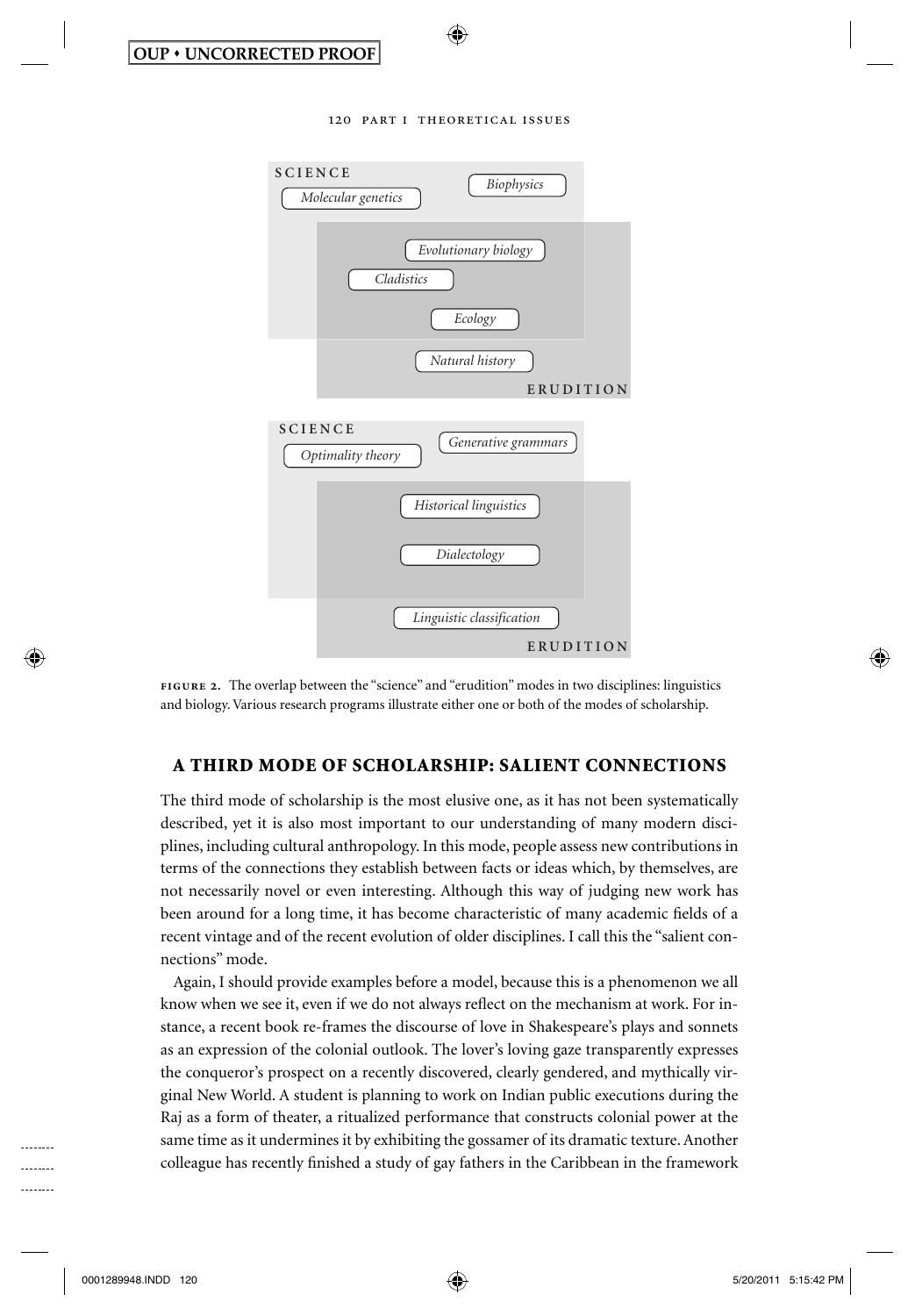|                              | Science mode                                                                                                                                                                                                         | <b>Erudition</b> mode                                                                                                                |  |
|------------------------------|----------------------------------------------------------------------------------------------------------------------------------------------------------------------------------------------------------------------|--------------------------------------------------------------------------------------------------------------------------------------|--|
| In the<br>sciences           | · Model of genomic<br>imprinting<br>• Physics of plate tectonics<br>$\ddot{\bullet}$                                                                                                                                 | • Comparative morphology<br>of varieties of sea-<br>cucumbers<br>· Geological formations of<br>england                               |  |
| In the<br>social<br>sciences | • Models of cooperation and<br>defence against free-riders<br>• Role of demography in<br>political upheavals<br>· Effect of religion on social<br>cohesion<br>$\ddot{\bullet}$                                       | • Compared European<br>nationalisms<br>• Caste systems of South-<br>asia<br>• Diffusion of epic themes<br>across Eurasia<br>۰.       |  |
| In the<br>humanities         | • General organization of<br>narratives<br>• How ecology constrains<br>state formation<br>• Why visual arts only use<br>certain kinds of symmetry<br>• How literacy affects the<br>contents of cultural<br>knowledge | • Tempera in late Flemish<br>painting<br>• Byzantine numismatics<br>· Modulation in<br>Couperin's harpsichord<br>pieces<br>$\ddotsc$ |  |

⊕

 **figure 3.** The science/erudition distinction is orthogonal to the traditional Sciences, Social sciences, and humanities dimensions. Examples of *specific* research projects that instantiate all six cells in the matrix.

of Benjamin's and Bourdieu's accounts of culture, technology, and late capitalism. Steel drums and strong rum prop up the local habitus of globalized self-empowerment.

 What is the common thread in these disparate examples? They all seem to offer a new connection between elements that were previously known to everyone in the field and indeed, in many cases, to any educated reader. For instance, all literary scholars presumably know their Shakespeare and educated folk know a little about the conquest of America. But they (supposedly) had never considered Ophelia as American. In the same way, most historians know about the political organization of the Raj and its fondness for state pageantry. They are also cognizant of the "comedian's paradox" from Diderot or some other source. The author's hope is in the fact that the connection between the two—between state ceremonial and precarious theatrical mimesis—is new. In the same way, most cultural anthropologists have some notion of the Caribbean as a place of contrasting influences and original cultural mixes. They also know a little about the various ways in which homosexuality is construed in different places, as well as cultural variation in fathers' duties or roles. The innovative point is to put all these together, creating salient associations, especially by

⊕

⊕

........ -------. . . . . . .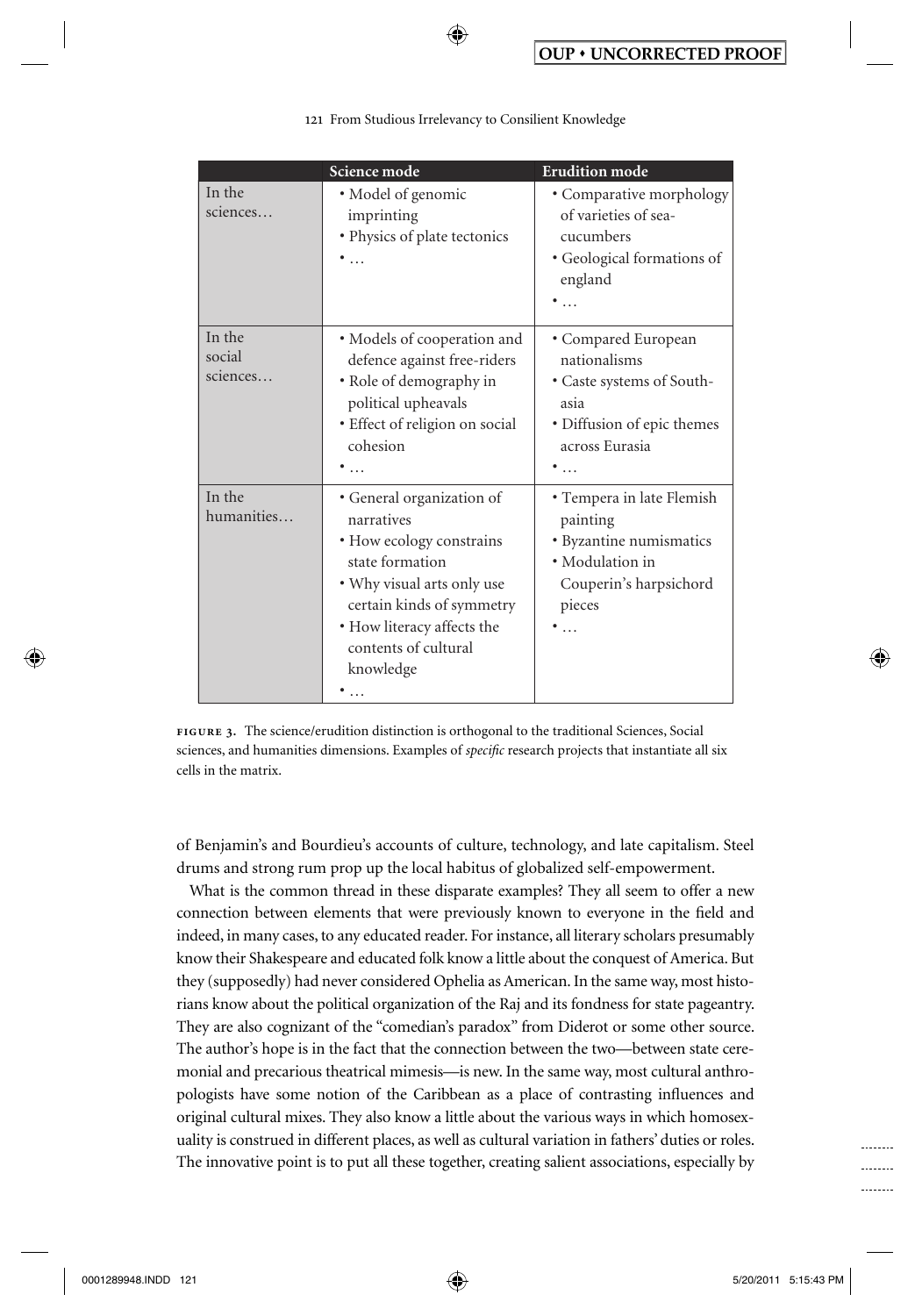⊕

throwing in Bourdieu and Benjamin—two rather dour, bookish, and strait-laced dead Europeans who would seem far removed from your typical Trinidadian gay dad.

 One could multiply the examples, but it may be of more help to compare the features of this with the other two modes:

- 1. In salient-connections fields, there is no agreed corpus of knowledge. Indeed, there is no "knowledge" in the sense of accumulated and organized information, but rather a juxtaposition of different views on different topics.
- 2. There are no manuals, no agreed techniques or methods. Indeed, each contribution constitutes (ideally) a new paradigm or method, each author is an island.
- 3. The history of the field, its self-definition, as well as the reframing of past theories, are crucial. A lot of scholarly activity in salient connections-based fields consists in citing various masters, commenting on their texts, finding some connection between what they said and the issue at hand. In cultural anthropological studies, authors like Walter Benjamin or Pierre Bourdieu or the entire Frankfurt school are part of this Pantheon (a very ephemeral one, with a high turnover rate). The masters are generally invoked as validating authority. That is, the particular fact that one is describing (the gay Caribbean father, etc.) is presented as illustrating the general principle laid down by Benjamin or some other luminary. (Incidentally, these authors are *never* shown to have been wrong. Indeed, their work is never discussed as having any connection to empirical fact that could make them right or wrong. Benjamin's or Bourdieu's conceptions of culture are not judged in terms of how much they explain). Also, there is a great deal of emphasis on the self-definition of the field, the ideas various practitioners have about what they do and what they ought to do, compared to what others do. Indeed, most important works are supposed to be not just contributions to the field, but also reflections on the field itself. For instance, a study of German post-Expressionist 1960s cinema will be praised, not just because it tells us a lot that we want to know about that specific genre, but also because it re-frames our views of the connections between cinema or society. A study of recent rock songs is good because it establishes a new approach to popular culture.
- 4. Books are more important than articles. This, in part, reflects the fact that each contribution should ideally re-frame a field as a whole, introduce a new way of looking at issues, and so on, something that cannot be done in a short article.
- 5. There is no specific developmental curve. Some authors produce interesting connections in their first piece of work, others are seasoned specialists of the erudition mode who, at some point, decide to let their hair down, as it were, and let salient connections govern their next project.
- 6. There is no agreement whatsoever on who is a competent performer in this mode, apart from the (generally dead) masters like Bakhtin or Benjamin or Raymond Williams for cultural studies, Derrida or de Man for literary criticism. A consequence is that there are tightly coalitional cliques and exceedingly bitter feuds about who should get what jobs, who is allowed to publish and where, and so on.

In the last three decades or so, some fields have dramatically evolved from almost pure erudition mode to the salient-connections mode. Literary criticism is a case in point. In

........ . . . . . . . . . . . . . . . .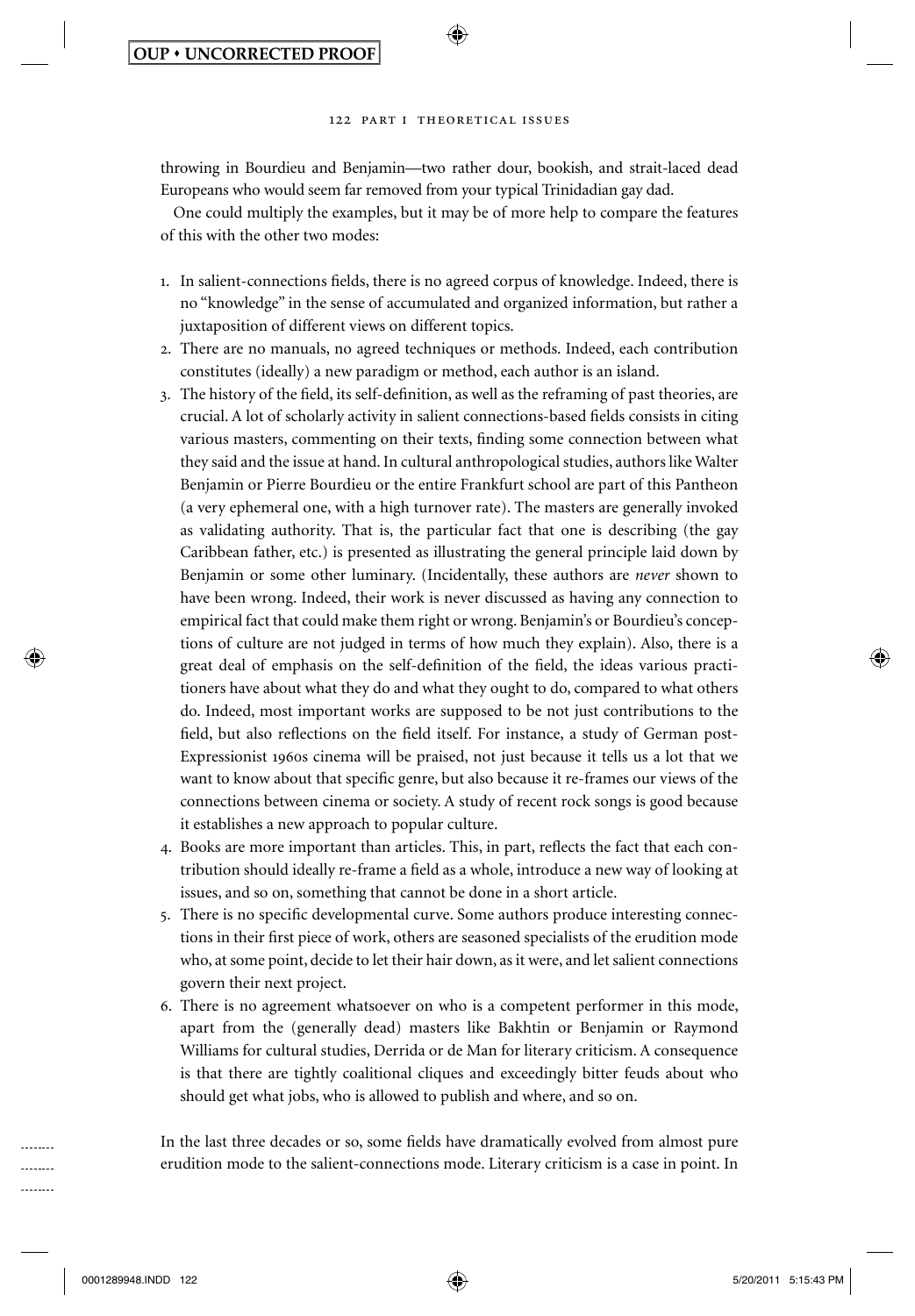⊕

the past, one could not really expatiate on Shakespeare's plays without thorough knowledge of the First Folio and Quartos and other such recondite source criticism. This kind of erudition is still practiced, but it is not the major criterion of a relevant contribution to Elizabethan studies (Garber 2004). Saying something new about the plays is what matters. One could say that the specialists have (perhaps excessively) taken to heart Forster's dictum. They only connect.

 There are various accounts of why this happened to literary studies, whether this is a Good Thing or not, and if not, whether it is all the fault of that awful Leavis or of the dreaded French structuralists ( Kermode 1983 ). I am not enough of an erudite to adjudicate between these normative interpretations of history. I can only comment that polemical narratives generally get in the way of a proper explanation. Neither jeremiad ("No-one knows the Canon anymore!") nor triumphalist epic ("We have overcome! The Canon is dead") is of great help here.

#### **EFFECTS OF SALIENT CONNECTIONS**

 How does all this work? Outsiders—and disgruntled guardians of the erudite faith, in recently transformed fields like literary studies—will say that *anything goes* in terms of salient connections. Although one can see some merit in this interpretation—a hypothesis that is supported by a great deal of the evidence—it is probably not sufficient. Here, I will not consider the historical and cultural origins of the phenomenon, since that is better left to some serious historian of the social sciences. I can, however, indicate in what way it *cannot* be explained.

Some readers may want to suggest that what I described here as a specific mode of scholarship is, in fact, simply explained as the influence of a particular set of ideas (e.g., readers of early versions of this essay suggested such movements as postmodernism for instance). However, that surely is not the case. First, the mode of scholarship identified here is much more widespread than adherence to this or that particular intellectual fashion (Gellner 1992). Second, and more important, it would be rather strange to assume that what people do (in this case, the way academics legitimize scholarship, recognize new members of the guild, etc.) is sufficiently explained by their own explicit account of why they do it (in this case, a particular intellectual fad). After all, we are supposed to account for fashions, which are no more self-explanatory than any other social dynamics.

 Whatever the origins, what matters are the consequences of the salient-connections mode of scholarly activity. These are fairly obvious for all to see. The connections are salient—but only to *some* people, with the proper background. They do not travel well. Try telling a biochemist that Walter Benjamin's essays are a great backdrop to a description of gay fathers in Trinidad. The expected cognitive effects of such connections are, by necessity, confined to a fairly limited market. Indeed, the salient connections are often difficult to use even with apprentices in the field. Ernest Gellner once made fun of those poor Wittgensteinian philosophers trying to spread the Good News that all philosophical problems of epistemology or metaphysics reduced to linguistic issues. They often found themselves teaching students who had never been much bothered by any philosophical problems, epistemological or otherwise, and, therefore, received the

⊕

.......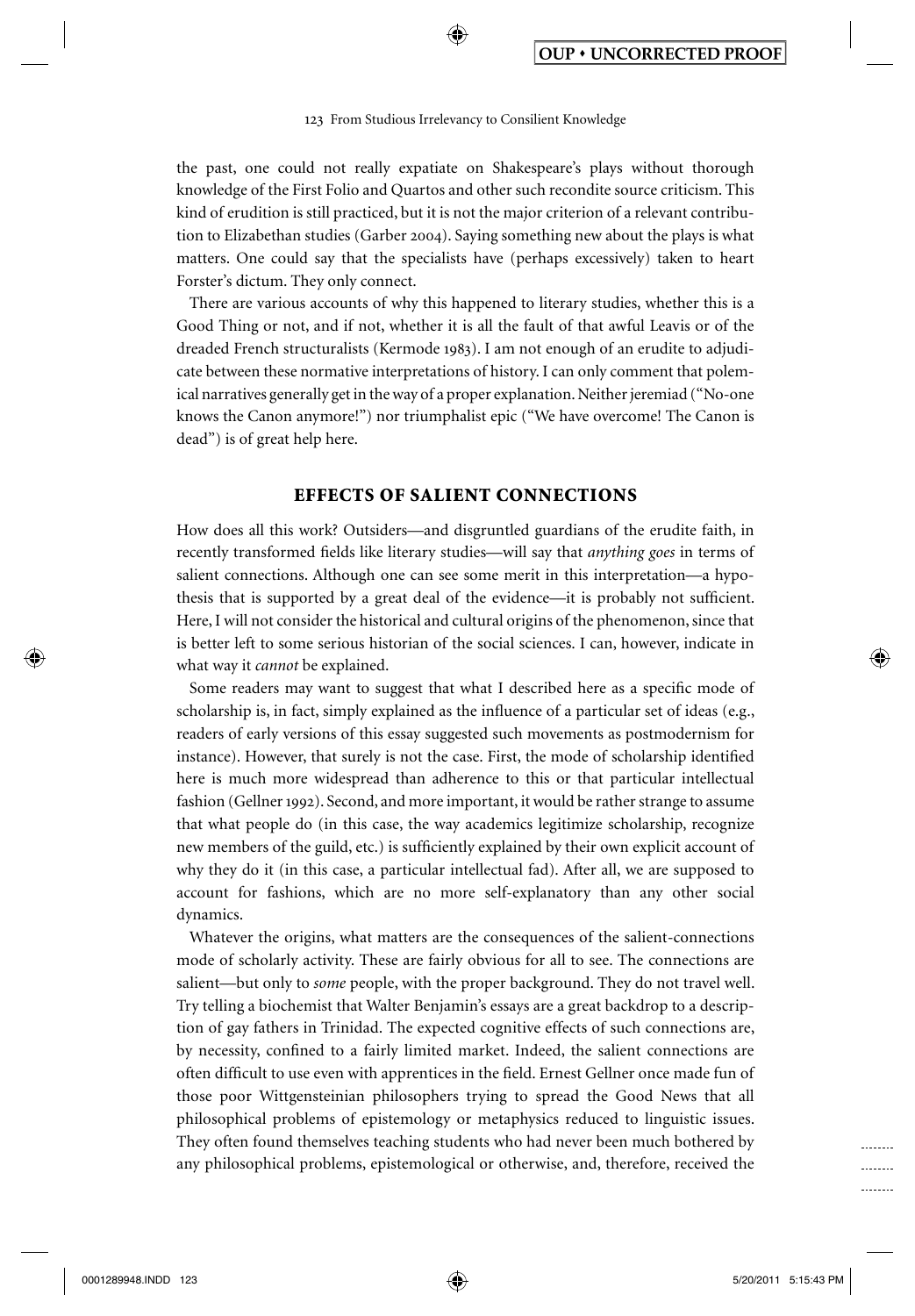⊕

news with undisturbed placidity ( Gellner 1959 ). There is a rich comic vein here, also mined by David Lodge, several of whose characters reflect on the difficulty of teaching that the margin is the text or that the Canon is dead to students who do not read much text and had barely noticed that there was a Canon (Lodge 1988).

 A more serious problem, obviously, is that such scholarship does not in general solve any questions, contribute to a more precise or accurate description of the world, or even show us the limitations of our knowledge (nor does it aim to do any of these things). Salient connections are a sometime thing, not durable and useable information. They leave the world as they found it, to coin a phrase.

So what is to be done?

# **INTEGRATED STUDY OF CULTURES: AN INCIPIENT PROGRAM**

 A good place to start is with one's most cherished assumptions – those most likely to be wrong and damaging. The field of cultural anthropology suffers from an acute form of the anxiety of influence, in the form of a special fear of *reduction*. In cultural anthropology, intense collaboration with fields that could provide us with useful findings and methods (e.g., demography, economics, psychology, history or genetics) is generally seen as dispensable, and often as downright misguided. It is frequently the case that an argument can be dismissed as "reductionist," as though the epithet required no further elaboration (Ernst 2004). What is meant by this is, in general, that the author has made use of findings or facts that belong to another domain that strictly "social" or "cultural" facts (McCauley and Lawson 1996).

 A great many scholars of things cultural remain unaware that causal reduction is omnipresent, is, indeed, the main mode of explanation in all the empirical sciences, from biophysics to geology and from chemistry to neuroscience (Bechtel 1993). The point is so clear that philosophers of science never discuss whether causal reduction is a "good thing," but rather how it works, under what conditions, between what kinds of facts or principles, and so on (Bechtel 1993; McCauley and Bechtel 2001). Practitioners, too, are quite happy with reduction. Psychologists blithely "reduce" mental phenomena to information processing between assemblies of neurons, neuroscientists are happy that neural events "reduce" to organic chemistry, and so on. No successful empirical discipline is based on the strange fantasy of ontological autarky.

 This may explain why the most promising developments in understanding human behavior are based on *integrated* scholarship. What I mean by "integrated" models are explanatory models that bypass traditional divisions between "levels" or "domains" of reality (Bechtel 1993), in this case "culture" as opposed to human psychology, genetics, or economics. I also mean models that are resolutely opportunistic in their use of whatever tools do the explanatory work, regardless of particular disciplinary tradition from which they originated.

 The prospect of an integrated study of human culture is now much brighter, because of recent and dramatic progress in three crucial domains, namely, human cognition, economic models of behavior, and evolutionary biology. Findings in all three domains are already changing perspectives on the study of culture:

⊕

. . . . . . . . . . . . . . . . . . . . . . . .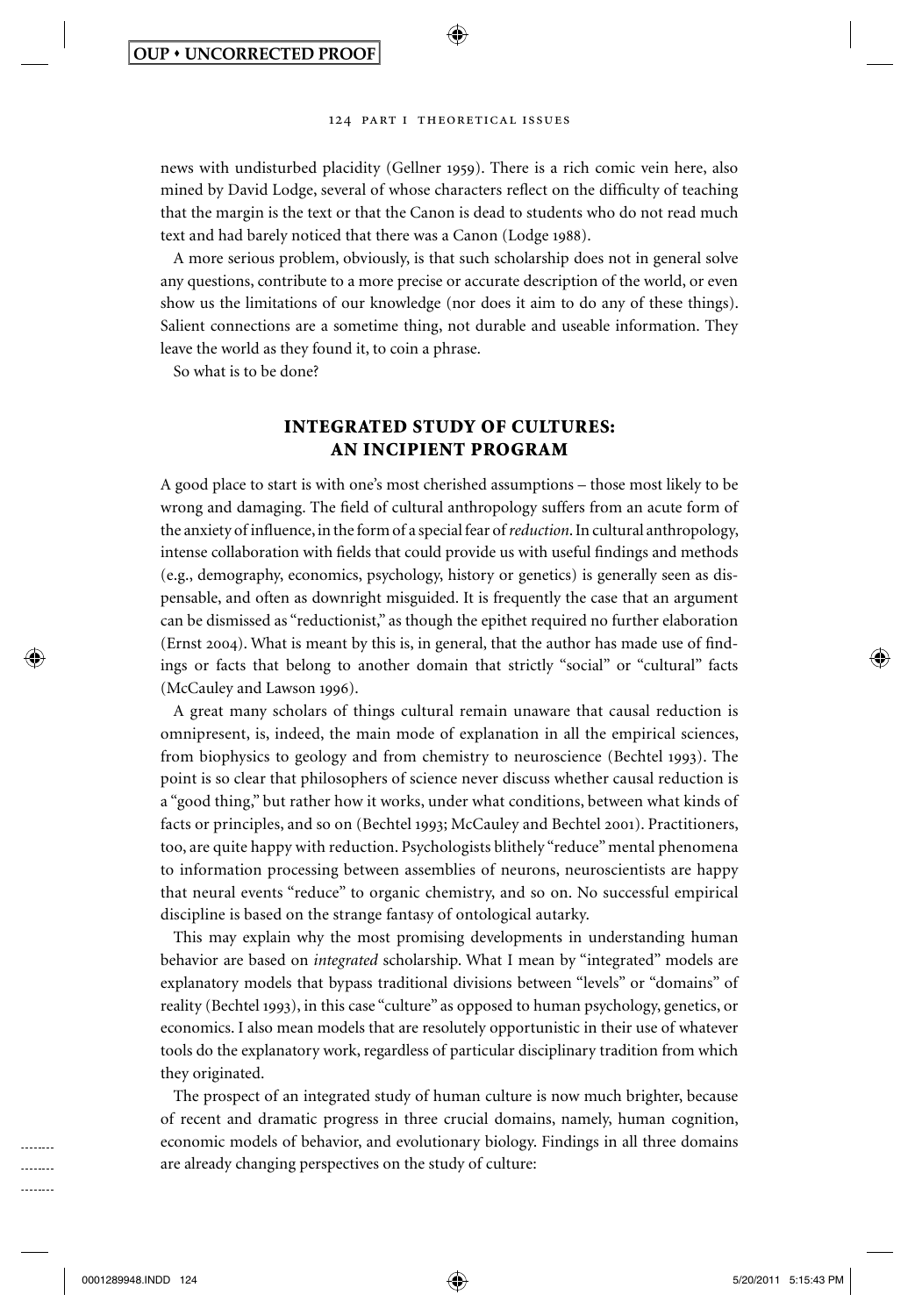⊕

- 1. The transmission of cultural representations, concepts, and norms, can be seen as bounded variations within limits set by human cognitive capacities ( Sperber and Hirschfeld 2004). Cognitive scientists and evolutionary anthropologists have found that early developed cognitive principles form a background of expectations that make possible the acquisition of particular cultural norms and concepts ( Boyer and Barrett 2005) in such domains as folk-biology (Atran 1990, 1998), kinship and ethnic categories (Hirschfeld 1994, 1996), racial categories (Kurzban et al. 2001), religious beliefs (Atran 2002), and social interaction (Cosmides and Tooby 1992; Fiske 1992; Tooby and Cosmides 1996).
- 2. Economic theory provides us with the most precise way of describing opportunities and predicting choices, and, of course, extends beyond strictly economic issues ( Gintis 2000a ). Behavioral and experimental economics in particular have shown how to go beyond strict rationality assumptions (Smith 2003), and how to include in economic models such factors as reputation ( Kurzban et al. 2007 ), punitive feelings ( Fehr et al. 2006; Price et al. 2002), and intuitive standards of fairness (McCabe and Smith 2001). These models account for the spread of culturally specific modes of cooperation (Gintis 2000b, this volume).

 We cannot provide good accounts of human culture without placing it in its evolutionary context. A persistent misunderstanding in the social sciences is the notion that evolutionary models are about "closed" behavioral programs, inflexibly developed whatever the external circumstances ( Tooby and Cosmides 1992 ). If this were the case, evolution would indeed be irrelevant to any behavior for which there is variation among individuals, including human cultures as well as most behaviors of complex organisms. However, evolution in humans and other species results in highly context-sensitive decision-making systems, such that features of local history fix the parameters for people's preferences. This kind of evolutionary model provides a good account of such disparate cultural phenomena as reproductive strategies, including teen pregnancies ( Ellis et al. 2003 ; Quinlan 2003 ); different reactions and similar sensitivity to cheating in social exchange, among foragers and industrial societies ( Sugiyama et al. 2002 ); local features of "race" categories ( Kurzban et al. 2001 ; Sidanius and Veniegas 2000 ); and many more ( Buss and Kenrick 1998 ; Barkow et al. 1992).

### **BACK TO WHAT REALLY MATTERS**

 Are the studies cited in the preceding section evidence for a new "paradigm" in the study of human cultures and behavior? It is not certain—nor is it clear that this question is really important. What is clear is that a vast domain is open to cultural anthropological investigation, provided that the practitioners accept substantive retooling and discard old fetishes. If slogans are needed, an integrated study of culture should proclaim the great values of *reductionism* , the ambition to understand the causal processes underpinning behaviors; *opportunism*, the use of whatever tools and findings get us closer to that goal; and *revisionism* , a deliberate indifference to disciplinary creeds and traditions.

⊕

-------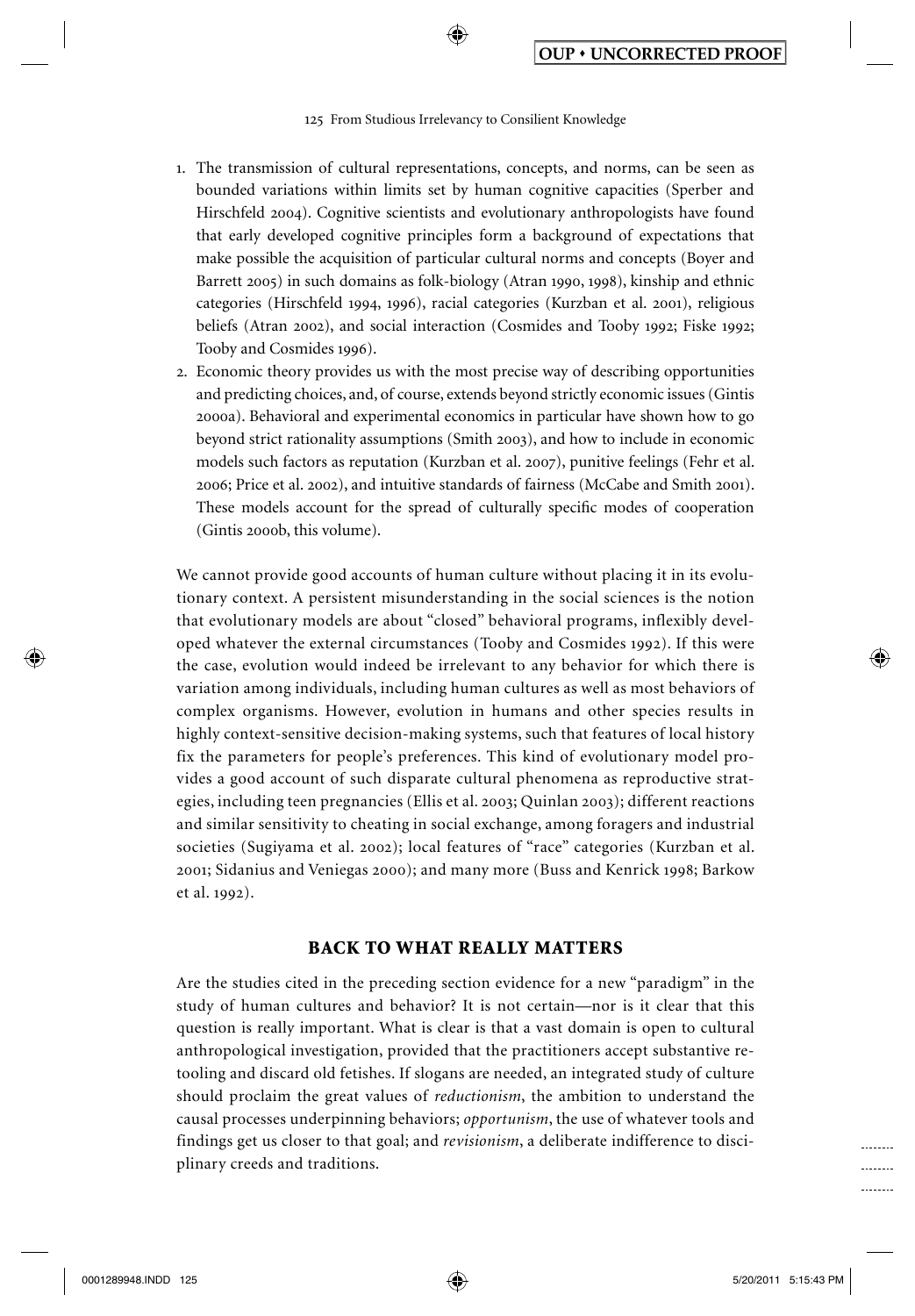⊕

 The integrated view of human culture—what some may call a "vertical integration" in the field—will allow cultural anthropology to return to the highly ambitious set of questions it should have addressed all along. Here is a tentative list:

- Are there natural limits to family arrangements and what are they? Can these limits shift with new reproductive techniques and economic change?
- Can people have an intuitive understanding of large societies? Or are our intuitive understandings of the social and political world limited to the small groups we evolved in?
- Why are despised social categories essentialized? Why is it so easy to construct social stigma?
- What logic drives ethnic violence? Ethnic conflicts are more violent and seem less rational than traditional warfare. They sometimes involve whole populations as victims and perpetrators. What psychological processes fuel this violence?
- Why are there gender differences in politics? What explains women's exclusion from group decision-making in most societies, and their reduced participation in many other societies?
- How are moral concepts acquired? How do locally significant parameters affect general concepts of right and wrong?
- What drives people's economic intuitions? Does participation in market economies create an understanding of market processes?
- What explains individual religious attitudes? Why are some individuals more committed to the existence of supernatural agents than others are? Why is there religious fundamentalism and extremism? Why should people want to oppress or kill others in the name of a supernatural agency?

 Obviously, the list is not meant to be exhaustive, but it is indicative, at least, of the potential scope and diversity of a vertically integrated approach to cultural anthropology. The list should also suggest why an integrated program is a Good Thing: because it finally allows cultural anthropology to talk about things that matter. As I argued at the beginning of this chapter, cultural anthropology is simply not heard in the public forum, and the simplest explanation is that it is not talking—or rather, not talking about anything of great importance. This should change soon.

0001289948.INDD 126 001289948.INDD 126 001289948.INDD 126

⊕

. . . . . . . .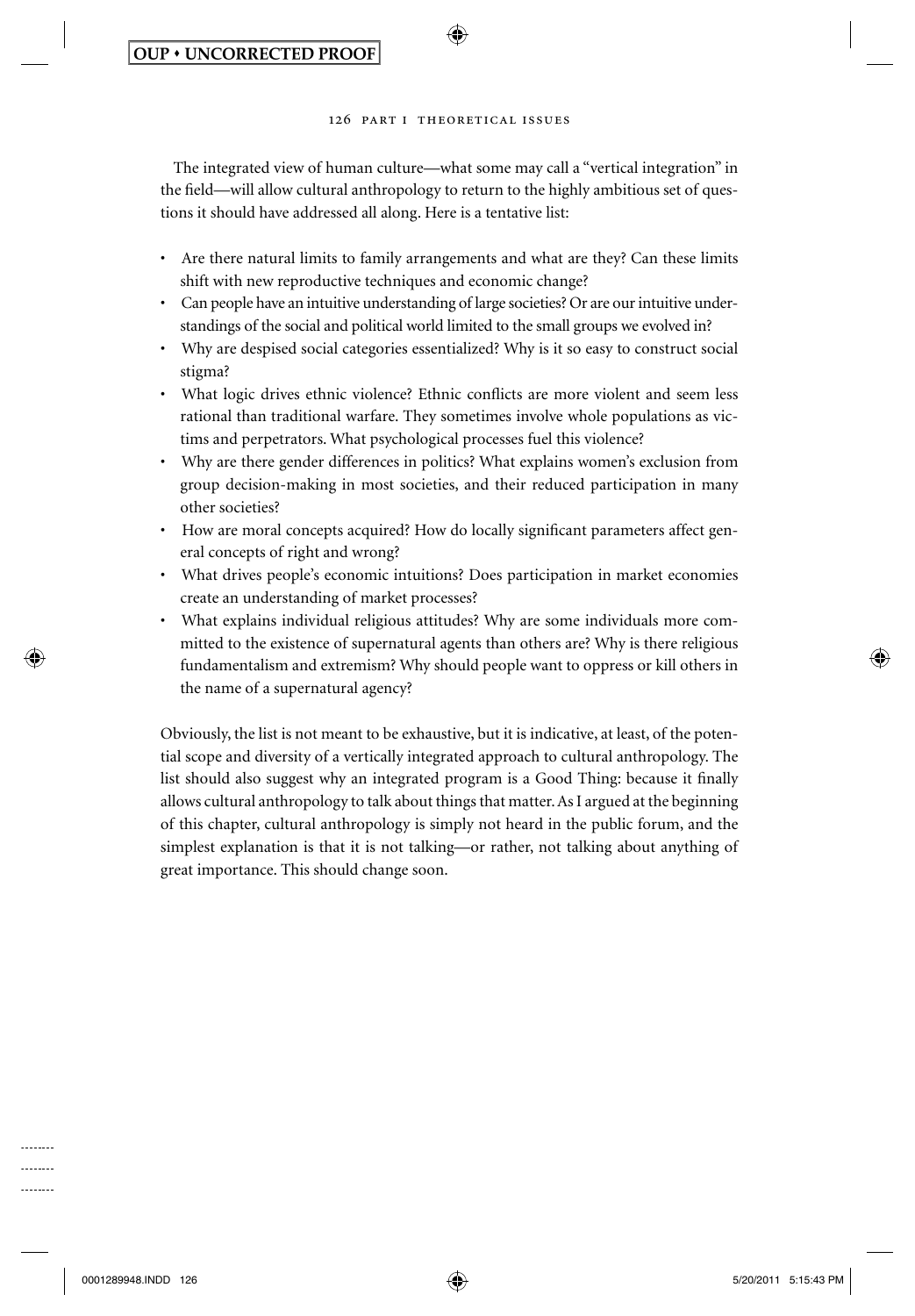# **appendix**

♠

**Table 1.** Results of Lexis-Nexis Search. Source: "major world newspapers," over three two-year periods. Source criteria: joint occurrences (e.g., the words *racism* and *historian* ) within the same 50-word neighborhood, roughly the size of a newspaper article paragraph. Figures for 2007–2009 include occurences to July 1, 2009 only.

|                |                | 2003-2005      | 2005-2007      | 2007-2009    |
|----------------|----------------|----------------|----------------|--------------|
| Racism         | Historian      | 925            | 909            | 922          |
|                | Economist      | 384            | 506            | 440          |
|                | Pol scientist  | 154            | 191            | 174          |
|                | Anthropologist | 214            | 232            | 169          |
| Marriage       | Historian      | 627            | 595            | 489          |
|                | Economist      | 299            | 300            | 216          |
|                | Pol scientist  | 87             | 85             | 43           |
|                | Anthropologist | 90             | 94             | 82           |
| Immigration    | Historian      | 206            | 263            | 192          |
|                | Economist      | 467            | 702            | 503          |
|                | Pol scientist  | 46             | 98             | 64           |
|                | Anthropologist | 16             | 25             | 19           |
| Gay marriage   | Historian      | 24             | 16             | 11           |
|                | Economist      | 30             | 24             | 11           |
|                | Pol scientist  | 25             | 27             | 14           |
|                | Anthropologist | $\overline{2}$ | $\mathbf{1}$   | $\mathbf{o}$ |
| Fundamentalism | Historian      | 41             | 46             | 32           |
|                | Economist      | 24             | 31             | 39           |
|                | Pol scientist  | $\overline{7}$ | 16             | 10           |
|                | Anthropologist | $\overline{4}$ | $\overline{2}$ | $\Omega$     |
| Ethnic         | Historian      | 282            | 324            | 269          |
|                | Economist      | 111            | 133            | 121          |
|                | Pol scientist  | 72             | 90             | 60           |
|                | Anthropologist | 61             | 69             | 42           |

# **References**

- Atran, S. A. 1990. *Cognitive foundations of natural history. Towards an anthropology of science* . Cambridge: Cambridge University Press.
- Atran, S. A. 1998. Folk biology and the anthropology of science: Cognitive universals and cultural particulars. *Behavioral and Brain Sciences* 21(4): 547–609.
- Atran, S. A. 2002. *In gods we trust. The evolutionary landscape of religion*. Oxford: Oxford University Press.

⊕

⊕

. . . . . . . .  $1.1.1.1.1.1$ . . . . . . . .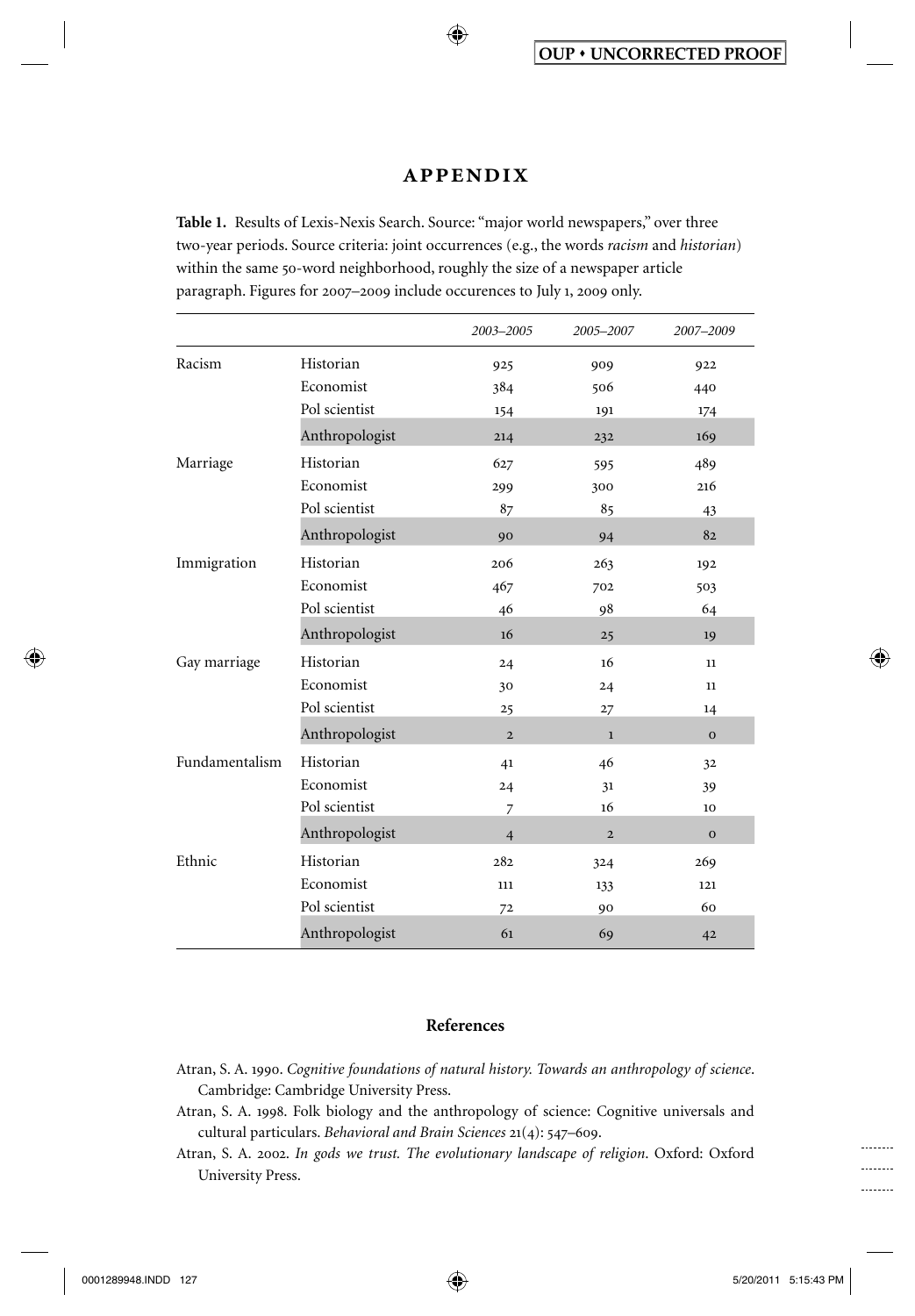⊕

- Barkow, J. H., L. Cosmides, and J. Tooby, eds. 1992. *The adapted mind: Evolutionary psychology and the generation of culture* . New York: Oxford University Press.
- Bechtel, W. 1993. Integrating sciences by creating new disciplines: The case of cell biology. *Biology and Philosophy* 8(3): 277–300.
- Bickerton, D. 1990. *Language and species* . Chicago: University of Chicago Press.
- Boyer, P., and H.C. Barrett. 2005. Domain specificity and intuitive ontology. In *The handbook of evolutionary psychology* , ed. D. M. Buss, 96–118. Hoboken: John Wiley and Sons.
- Buss, D. M., and D.T. Kenrick. 1998. Evolutionary social psychology. In *The handbook of social psychology, Vol. 2 (4th ed.)* , ed. D. T. Gilbert, S. T. Fiske, et al., 982–1026. Boston: Mcgraw-Hill.
- Cosmides, L., and J. Tooby. 1992. Cognitive adaptations for social exchange. In *The adapted mind: Evolutionary psychology and the generation of culture, ed. J. H. Barkow, L. Cosmides,* and J. Tooby, 163–228. New York: Oxford University Press.
- Ellis, B. J., J.E. Bates, K.A. Dodge, D.M. Fergusson, L.J. Horwood, G.S. Pettit, 2003. Does father absence place daughters at special risk for early sexual activity and teenage pregnancy? *Child Development* 74(3): 801–21.
- Ernst, T. 2004. Reductionism and misunderstanding human sociality. *Social Analysis* 48(3): 192–98.
- Fehr, E., K.M. Schmidt, S.C. Kolm, and J.M. Ythier. 2006. The economics of fairness, reciprocity and altruism—Experimental evidence and new theories. In *Handbook of the economics of giving, altruism and reciprocity (Vol 1.) Foundations* , ed. Serge-Christophe Kolm, and Jean Mercier Ythier, 615–91. New York: Elsevier Science.
- Fiske, A. P. 1992. The four elementary forms of sociality: Framework for a unified theory of social relations. *Psychological Review* 99(4): 689–723.
- Garber, M. B. 2004. *Shakespeare after all* . New York: Pantheon Books.
- Gellner, E. 1959. *Words and things: A critical account of linguistic philosophy and a study in ideology* . London: Gollancz.
- Gellner, E. 1992. *Postmodernism, reason and religion* . London and New York: Routledge.
- Gintis, H. 2000a. *Game theory evolving: A problem-centered introduction to modeling strategic behavior* . Princeton: Princeton University Press.
- Gintis, H. 2000b. Strong reciprocity and human sociality. *Journal of Theoretical Biology* 206(2): 169–79.
- Hirschfeld, L. A. 1994. The acquisition of social categories. In *Mapping the mind: Domain*specificity in culture and cognition, ed. L. A. Hirschfeld, and S.A Gelman. New York: Cambridge University Press.
- Hirschfeld, L. A. 1996. *Race in the making: Cognition, culture and the child's construction of human kinds* . Cambridge: The MIT Press.
- Hölldobler, B., and E.O. Wilson. 1990. *The ants* . Cambridge: Belknap Press of Harvard University Press.
- Kermode, F. 1983. *The art of telling: Essays on fiction*. Cambridge: Harvard University Press.
- Klee, R. 1999. *Scientific inquiry: Readings in the philosophy of science*. New York: Oxford University Press.
- Kurzban, R., P. Descioli, and E. O'Brien. 2007. Audience effects on moralistic punishment. *Evolution and Human Behavior* 28(2): 10.
- Kurzban, R., J. Tooby, and L. Cosmides. 2001. Can race be erased? Coalitional computation and social categorization. *Proceedings of the National Academy of Sciences of the United States of America* 98(26): 15387–15392.
- Lenkeit, R. E. 2007. *Introducing cultural anthropology* . Boston: McGraw-Hill.
- Lodge, D. 1988. *Nice work: A novel*. London: Secker and Warburg.